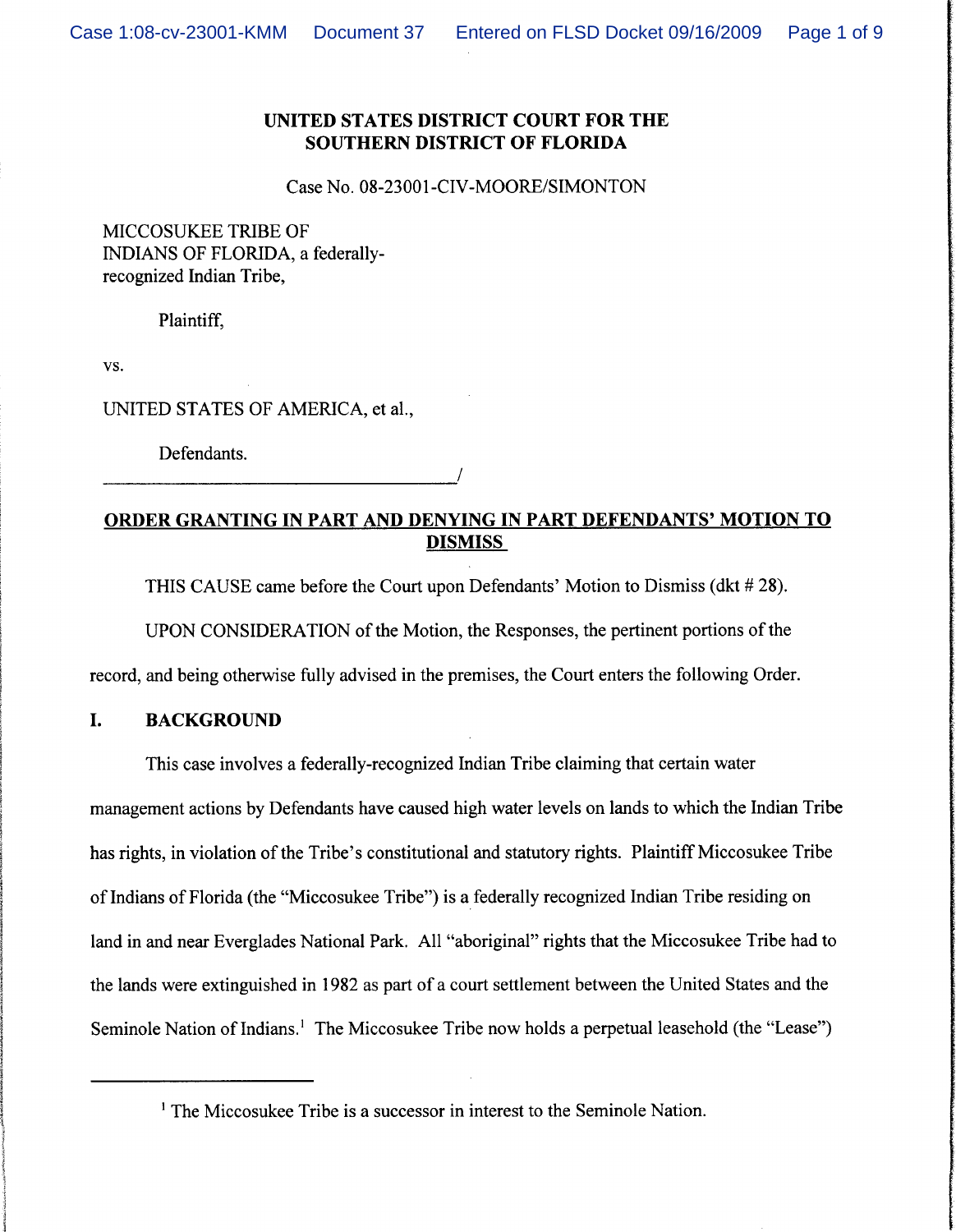to a 189,000-acre tract of land (the "Leased Area") to the north of Everglades National Park. The Lease was granted to the Miccosukee Tribe in 1982 by the Board of Trustees of the State of Florida Internal Improvement Trust Fund.

The Leased Area is located within Water Conservation Area 3A ("WCA 3A"). WCA 3A is part of the Central and Southern Florida Project for Flood Control and Other Purposes (the "C & SF Project"). The C & SF Project was authorized by Congress in 1948 to control water flows and levels in South Florida and the Everglades, in order to provide both flood protection and water supply for the developed areas of South Florida. The C & SF Project is operated by The Army Corps of Engineers (the "Corps") and its local sponsor, The South Florida Water Management District ("SFWMD"). The C  $\&$  SF Project directs water flow southward from Lake Okeechobee to the Everglades. Some of this water passes through WCA 3A and the Leased Area. Water is released out of the Leased Area through four water management structures; S-12(A), S-12(B), S-12(C) and S-12(D). The released water goes into the L-28 canal and moves southward through numerous culverts under the Tamiami Trail and flows into Everglades National Park.

On October 28,2008, the Miccosukee Tribe filed the instant Complaint (dkt # I), alleging that Defendants' water management actions have infringed on their constitutional and statutory rights by permitting high water levels to exist in the Leased Area. The Miccosukke Tribe's claims include violations of the Florida Indian Land Claims Settlement Act (Count I); Due Process (Count 11); Equal Protection (Count IV); and an Action in the Nature of Mandamus (Count 111).

### **11. STANDARD OF REVIEW**

A motion to dismiss for failure to state a claim merely tests the sufficiency of the complaint; it does not decide the merits of the case. Milburn v. United States, 734 F.2d 762,765 (1 lth Cir.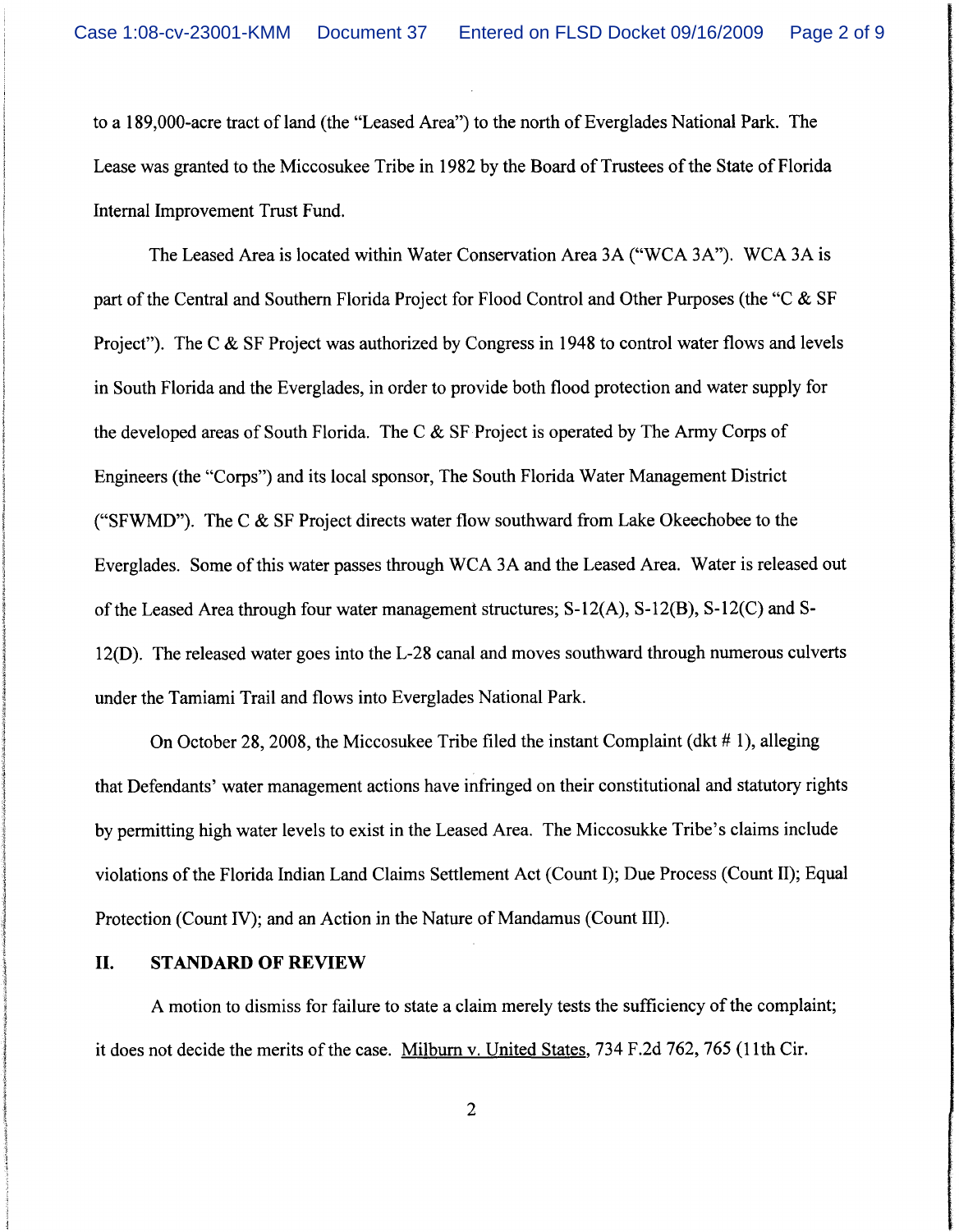1984). On a motion to dismiss, the Court must accept the factual allegations as true and construe the complaint in the light most favorable to the plaintiff. SEC v. ESM Group, Inc., 835 F.2d 270, 272 (1 I th Cir. 1988). "Factual allegations must be enough to raise a right to relief above the speculative level." Bell Atlantic Corn. V. Twombly, 355 U.S. 544, 545 (2007). A complaint must contain enough facts to indicate the presence of the required elements. Watts v. Fla. Int'l Univ., 495 F.3d 1289, 1302 (1 lth Cir. 2007). "[C]onclusory allegations, unwarranted deductions of fact or legal conclusions masquerading as facts will not prevent dismissal." Oxford Asset Mgmt., Ltd. v. Jaharis, 297 F.3d 1 182, 1 188 (I 1 th Cir. 2002). However, as long as the allegations rise above a speculative level, a well-pleaded complaint will survive a motion to dismiss "'even if it appears that a recovery is very remote and unlikely."' Conley v. Gibson, 355 U.S. 41,45-46 (1957), *overruled on other grounds by* Twomblv, 550 U.S. at 545-46 (citation omitted).

### **111. ANALYSIS**

#### A. The Florida Indian Claims Settlement Act

The Miccosukee Tribe claims that Defendants violated the Florida Indian Claims Settlement Act by violating the terms of the Lease. *See* 25 U.S.C. **\$8** 1741 et sea. (ratifying the Lease). The stated purpose of the Lease is: "(1) to preserve the Leased Area in its natural state for the use and enjoyment of the Miccosukee Tribe and the general public . . . (2) to preserve fresh water aquatic life, wildlife, and their habitat; and (3) to assure proper management of water resources." Lease, *7*  3(e) (dkt # 1, at 35). With respect to water management activity, the Lease provides, in relevant part:

6. Rights of South Florida Water Management District The Leased Area has for many years comprised a portion of a large reservoir utilized for the flowage and storage of water servicing the area of Broward, Dade, Monroe and Collier Counties and designated as Water Conservation Area 3 as part of the federally authorized project of flood control and water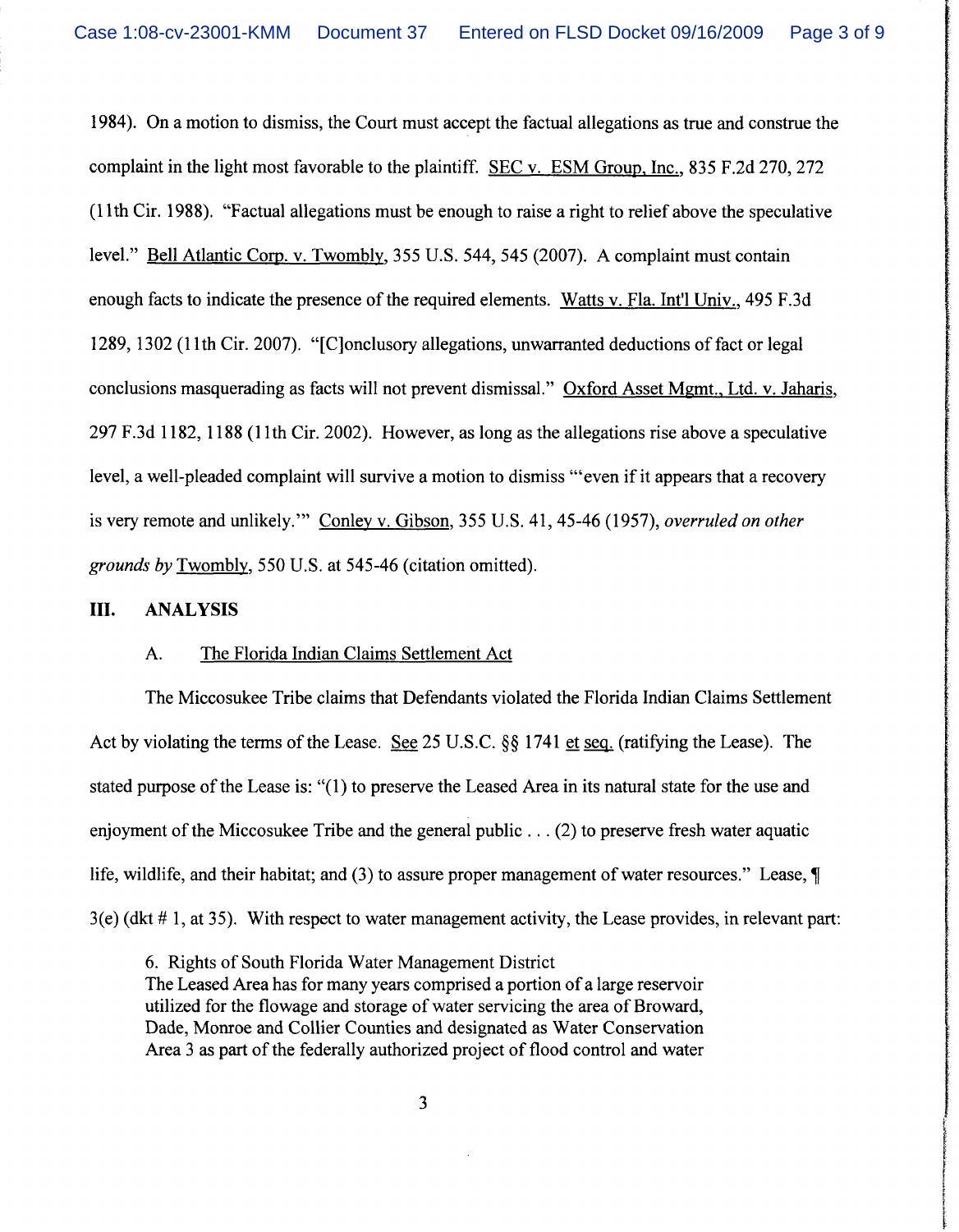management for central and southern Florida. The Commission and the Miccosukee Tribe agree that all of the rights set forth in paragraphs 1 through 5 and 7 are subiect to and shall not interfere with the rights. duties and obligations of the SFWMD or the United States Army Corps of Engineers, pursuant to the requirements of the aforesaid federally authorized project, conveyances, easements, grants, rules, statutes, or any other present or future lawful authority to manage. regulate. raise. or lower the water levels within the Leased Area or Water Conservation Area 3 . . . .

- Id. *7* 6 (emphasis added). The Florida Indian Claims Settlement Act also provides:

Any transfer of lands under this section shall be subject to all existing leases, easements, and rights-of-way, and all the rights, easements, and reservations in favor of the Central and Southern Florida Flood Control District (now the South Florida Water Management District) and shall not increase, diminish, modify, or otherwise affect the extent to which chapter 373, Florida Statutes [Water Resources], and its successor laws, have force and effect within such lands.

25 U.S.C. § 1747(c)(l). The plain language of these provisions makes clear that the rights of the

Miccosukee Tribe under the Lease are subject to the Corps and SFWMD's right and duty to regulate

the water levels within the Leased Area and WCA 3A. In other words, the Miccosukee Tribe's

rights under paragraphs 1 through 5 and 7 of the Lease, particularly the right provided in paragraph

3(e) stating that the purpose of the Lease is to preserve Leased Area in its natural state, are

subservient to, and cannot interfere with, the rights and duties of the Corps and SFWMD to raise or

lower the water levels in the Leased Area and WCA 3A.

Without respect to whether collateral estoppel applies here, the precedents of this Court concerning the Miccosukee Tribe's ability to bring claims arising under The Florida Indian Claims Settlement Act challenging the water levels in the Leased Area or WCA 3A so clearly bar Plaintiffs claim that this Court finds that this claim is frivolous. In Miccosukee Tribe of Indians of Florida v. United States (Case No. 95-0532-CIV) this Court held: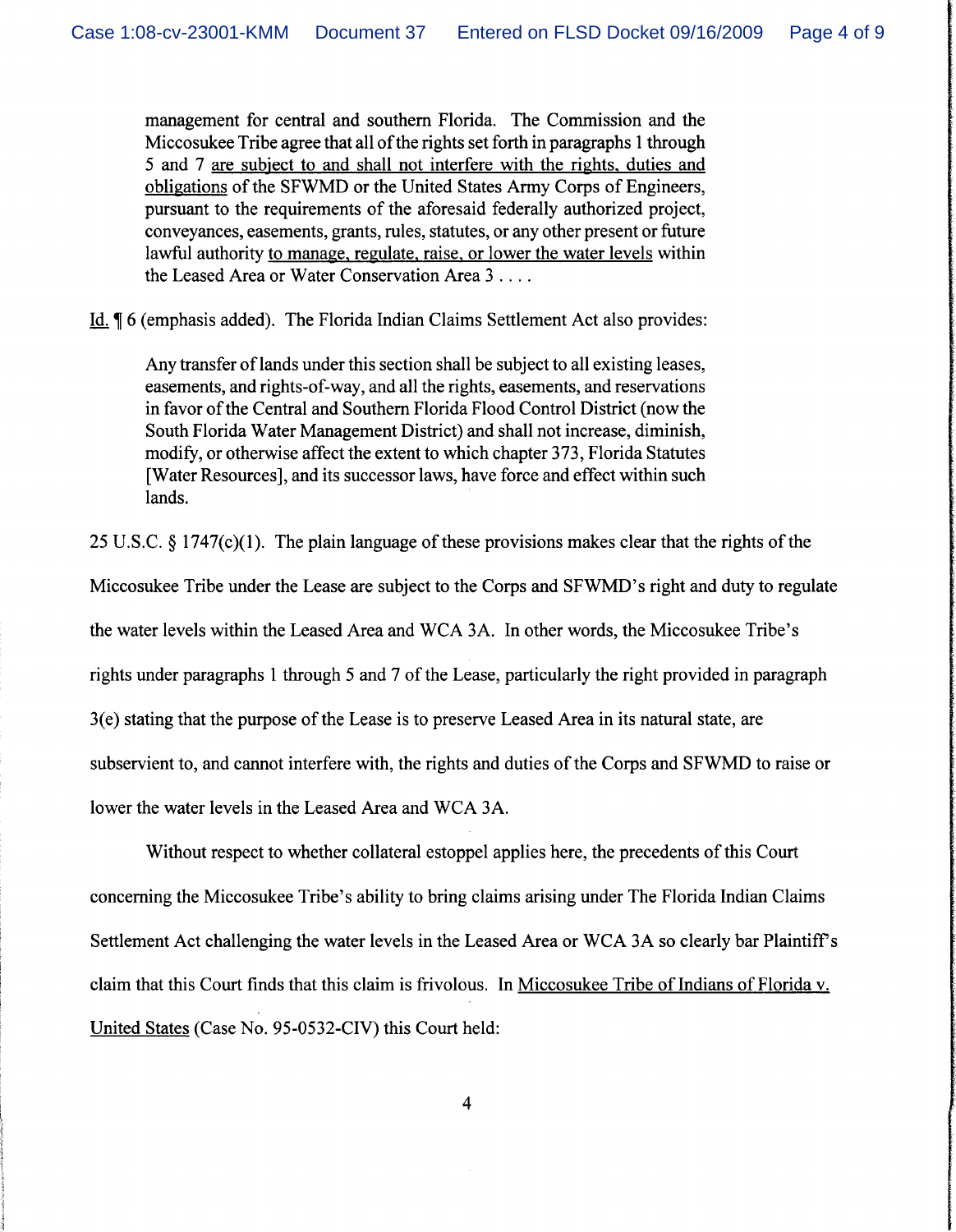[Tlhe Lease and Settlement Agreement subject the Tribe's rights in the Leased Area to the Corps' authority to raise and lower water levels within WCA 3A. Thus, the only duty that the Corps assumed towards the Tribe was to manage the area pursuant to its authority under the C & SF Project and accompanying operating criteria.

980 F. Supp. 448,461-62 (S.D. Fla. 1997) (Davis, J.) (internal citations omitted). Likewise, in

### Miccosukee Tribe of Indians of Florida v. United States (Case No. 05-23045-CIV), this Court held:

This Court has repeatedly and unequivocally held that "despite the general trust obligation of the United States to Native Americans, the government assumes no specific duties to Indian tribes beyond those found in applicable statutes, regulations, treaties, or other agreements." Furthermore, the 1982 Act merely authorizes the Secretary of the Interior to accept title to lands located in WCA 3A "to be held in trust" for the benefit of the Tribe. Not only does it fail to establish an enforceable trust obligation, but it affirmatively denies the Tribe the right to "interfere" with the actions of the Corps with respect to the water levels in WCA 3A.

430 F. Supp. 2d 1328, 1336 (S.D. Fla. 2006) (Moore, J.) (internal citations omitted) (rejecting claim that Defendants violated the Indian Trust Doctrine, as reflected in the Indian Land Claims Settlement Act of 1982).

Although the underlying facts concerning the causes of the high water levels may have been different in the above-referenced cases, the principle that the Miccosukee Tribe cannot challenge the water levels in the Leased Area or WCA 3A based on the provisions of the Lease or the Florida Indian Claims Settlement Act is clear and remains unchanged. Moreover, while the provision of the Lease that prevents the Miccosukee Tribe from interfering with the actions of the Corps and SFWMD with respect to water levels may impact the Miccosukee Tribe's ability to use and enjoy the land, the Miccosukee Tribe agreed to this term, which is clear and unambiguous, upon entering the Lease. *See* Lease 76. Accordingly, Plaintiffs Florida Indian Claims Settlement Act claim must be dismissed.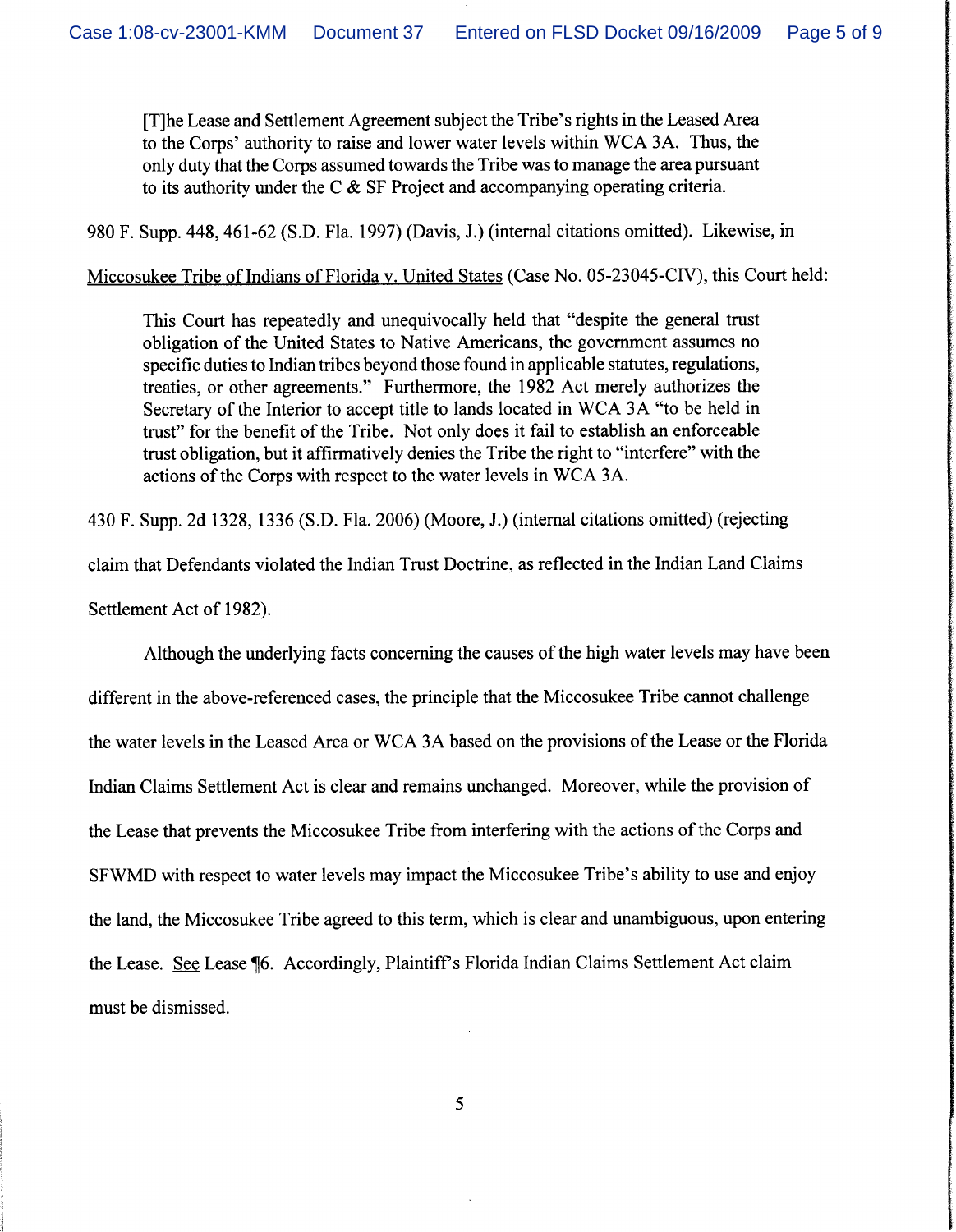## B. Due Process

The Miccosukee Tribe claims that Defendants' water management actions have deprived it of "life, liberty and property without due process of law through actions that have stopped the flow of water through the Everglades and backed up excessive amounts of water on Tribal lands." Compl. *7* 82. Without respect to whether collateral estoppel applies here, the precedents of this Court concerning the Miccosukee Tribe's ability to bring due process claims challenging the water levels in the Leased Area or WCA 3A so clearly bar Plaintiff's due process claim that this Court finds that this claim is frivolous.

This Court has twice held that the Miccosukee Tribe lacks a property interest sufficient to support a due process claim based on water levels in the Leased Area or WCA 3A. In Miccosukee Tribe of Indians of Florida v. United States (Case No. 95-0532-CIV) this Court held that the Miccosukee Tribe lacked a constitutionally protected property interest sufficient to bring a due process claim based on the Defendants' failure to provide flood relief by opening water management structures and cutting vegetation downstream to reduce water levels. 980 F. Supp. at 463-64 (Davis, J.). In Miccosukee Tribe of Indians of Florida v. United States (Case No. 02- 22778-CIV) this Court recognized that the Lease specifically reserved to the Corps and SFWMD the right to control water levels in the Leased Area and WCA 3A and therefore the Miccosukee Tribe lacked a constitutionally protected property interest that would enable them to prevail on a due process claim based on water levels. Report and Recommendation, at 8-9 (O'Sullivan, Magistrate J. ) (dkt  $\#$  135), adopted (Moore, J.) (dkt  $\#$  142).

Although the causes of the high water levels complained of in the above-referenced cases varied, in each of these cases the absence of a cognizable property interest that would permit the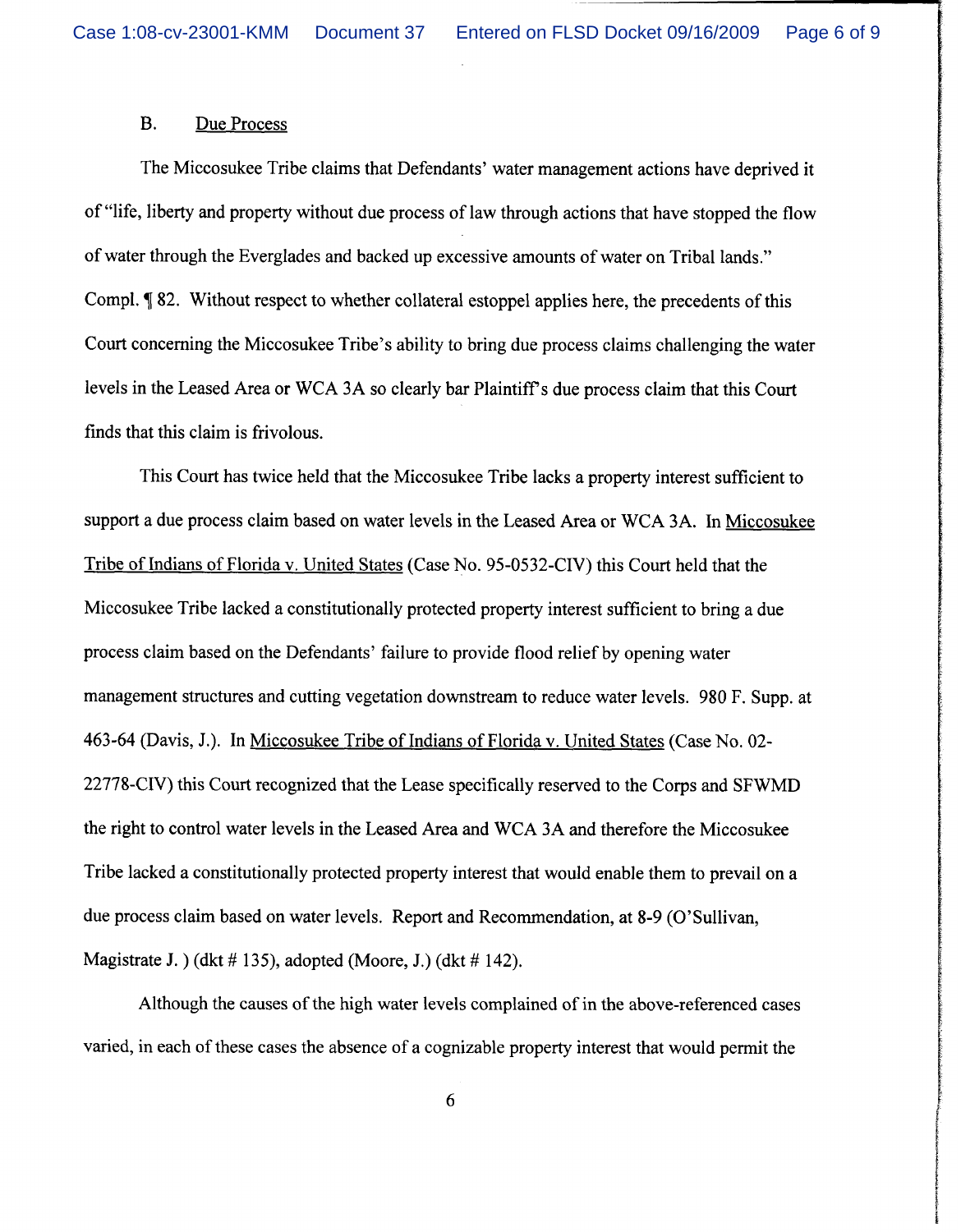Miccosukee Tribe to prevail on a due process claim based on water levels in the Leased Area or WCA 3A was identical. Accordingly, Plaintiff's due process claim must be dismissed.

## C. Equal Protection

The Miccosukee Tribe claims that Defendants violated its right to equal protection because it is a discrete and insular minority that has been adversely impacted by Defendants' conduct. Specifically, the Miccosukee Tribe claims that Defendants' water management actions "protect non-Indian people from excess flood water while the lands of the Miccosukee Tribe of Indians and the Miccosukee people . . . were not provided any relief." Compl. *7* 61. On their face, the Florida Indian Claims Settlement Act, the Lease and the water management procedures are racially and ethnically neutral because they do not require the government to discriminate against any individual or group. Miccosukee Tribe of Indians of Florida v. United States, 980 F. Supp. 448, 465 (S.D. Fla. 1997) (Davis, J.). "The fact that a facially neutral law has a discriminatory impact does not alone trigger equal protection analysis." Id. (citing Washington v. Davis, 426 U.S. 229, 242 (1976); Personnel Adm'r of Mass. v. Feeney, 442 U.S. 256,272 (1979)).

"[A] neutral law or policy is only unconstitutional if it can be shown to have a discriminatory purpose."  $\underline{Id}$ . (citing Feeney, 442 U.S. at 272). Discriminatory purpose implies that the decision maker "selected or reaffirmed a particular course of action at least in part 'because of,' not merely 'in spite of,' its adverse effects upon an identifiable group." Id. "The court may infer discriminatory purpose from the totality of the circumstances, including *systematic* unequal application of a facially neutral law." Miccosukee, 980 F. Supp. at 466, (citing Davis, 426 U.S. at 24 1-42) (emphasis in original). Here, the Miccosukee Tribe alleges that Defendants' water management actions have been taken, at least in part, because of, and not merely in spite of, their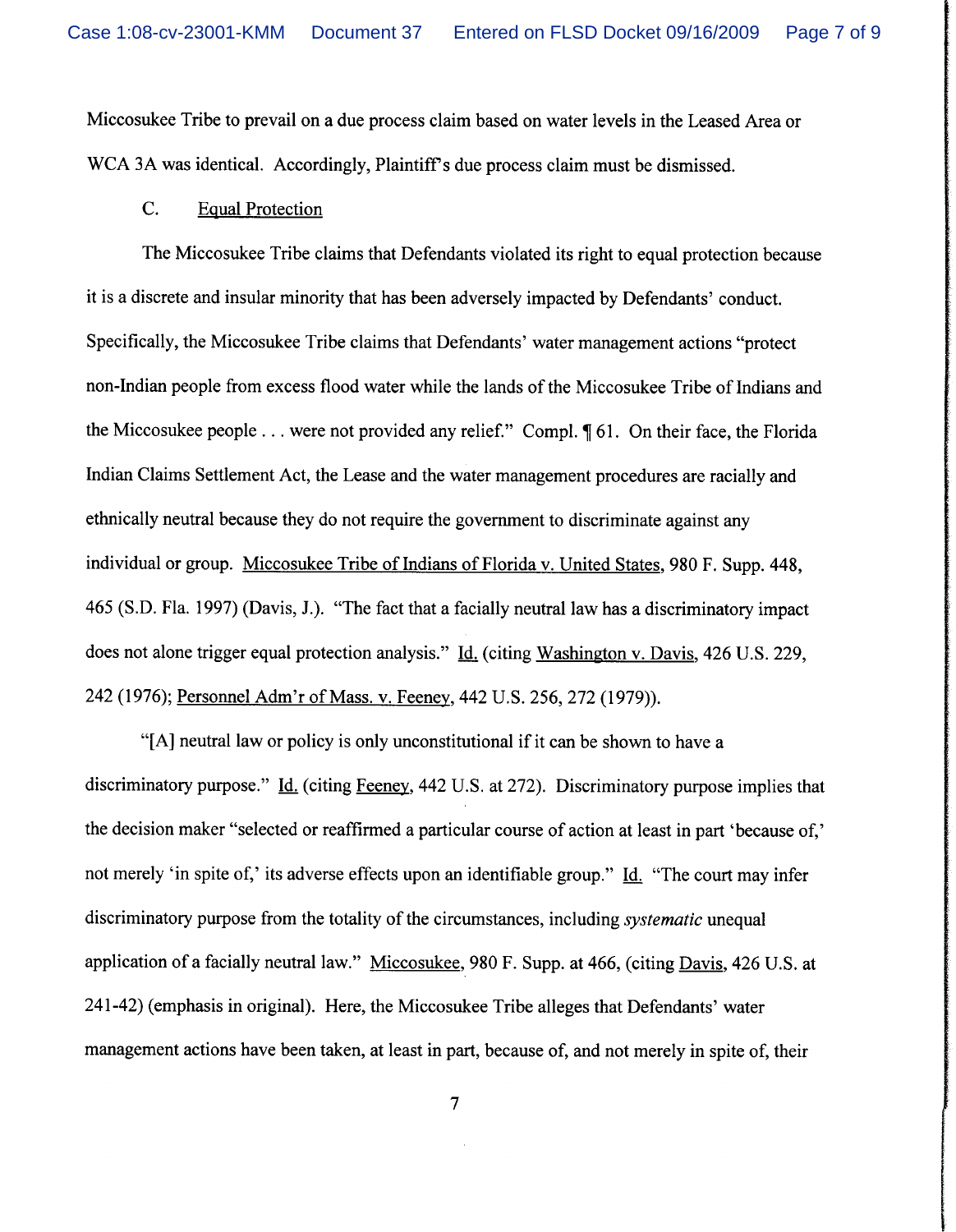adverse effects on the Miccosukee Tribe. Thus, Plaintiff has sufficiently pleaded an equal protection claim.2

### D. Mandamus

The Miccosukee Tribe also seeks to invoke this Court's mandamus jurisdiction to compel Defendants to reduce the water levels in the Leased Area. "The district courts shall have original jurisdiction of any action in the nature of mandamus to compel an officer or employee of the United States or any agency thereof to perform a duty owed to the plaintiff." 28 U.S.C. § 1361. "Mandamus, which is an extreme form of equitable relief, 'is . . . designed to require an official to perform and act required by law."' Myers v. Stuebe, No. 8:09-cv-380-T-17MAP (EAK), 2009 WL 591491, **\*2** (M.D. Fla. Mar. 6, 2009).3 '"Mandamus relief is only appropriate when: (I) the plaintiff has a clear right to the relief requested; (2) the defendant has a clear duty to act; and (3) no other adequate remedy [is] available."' Dennis v. U.S. Bureau of Prisons, 325 Fed. Appx. 744, 746 (1 lth Cir. 2009) (quoting Cash v. Barnhart, 327 F.3d 1252, 1258 (1 lth Cir. 2003)). "Put another way, a writ of mandamus 'is intended to provide a remedy for a plaintiff only if he has exhausted all other avenues of relief and only if the defendant owes him a clear nondiscretionary duty."' Id. (quoting Heckler v. Ringer, 466 U.S. 602, 616 (1984)). Thus, for mandamus purposes, a clear duty

<sup>&</sup>lt;sup>2</sup> In Plaintiff's Response to Defendants' Motion to Dismiss (dkt  $# 33$ ), Plaintiff made due process arguments under section G, titled "The Tribe has Properly Stated a Claim for Violations of the Equal Protection Clause, instead of putting forth equal protection arguments. This Court disregarded Section G of Plaintiff's Response to Defendants' Motion to Dismiss.

<sup>&</sup>lt;sup>3</sup> The writ of mandamus was abolished in the district courts by Federal Rule of Civil Procedure 81(b). However, federal courts "may issue all writs necessary or appropriate in aid of their respective jurisdictions and agreeable to the usages and principles of law.'' 28 U.S.C. 5 165 1. Courts often construe petitions for a writ of mandamus as a request for an injunction compelling an officer or employee of the United States or agency to perform a duty. See Myers, 2009 WL 591491, \*2.